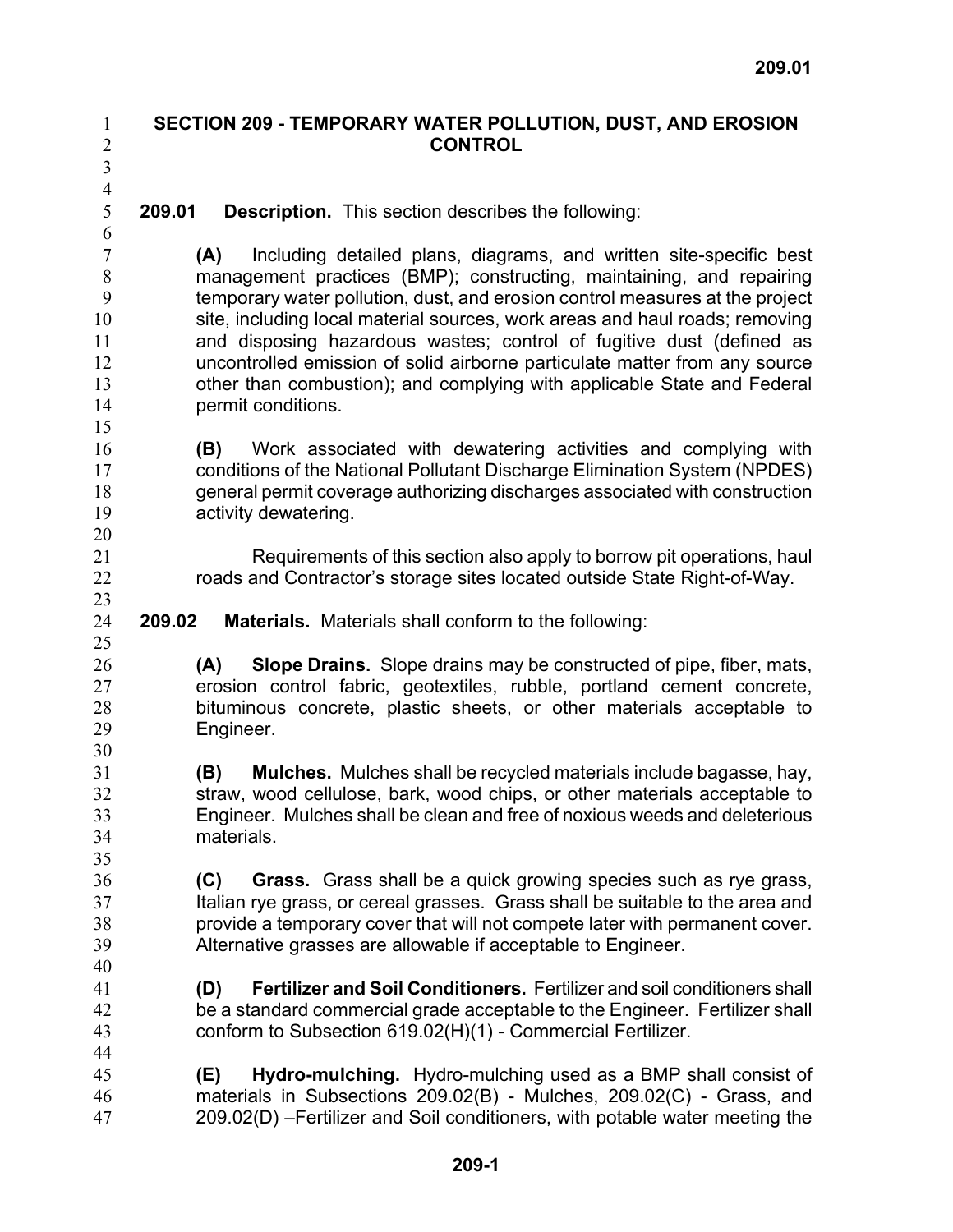requirements of Subsection 712.01 - Water. Installation and other requirements shall in accordance with portions of Section 641- Hydro-Mulch Seeding. 48 49 50 51

52 53 54 55 **(F) Silt Fences.** Silt fences shall be synthetic filter fabric mounted on posts and embedded in compacted ground in accordance with contract documents, and shall be in compliance with ASTM D6462, Standard Practice for Silt Fence Installation.

> **(G) Berms.** Berms shall be gravel or sand wrapped with geotextile material. Alternate materials are allowable if acceptable to Engineer.

60 61 Alternative materials or methods to control, prevent, remove and dispose pollution are allowable if acceptable to Engineer.

- 63 **209.03 Construction.**
- 64

62

65

## **(A) Preconstruction Requirements.**

**(1) Water Pollution, Dust, and Erosion Control Meeting.** Submit site specific BMP to Engineer. Schedule a water pollution, dust, and erosion control meeting with Engineer after site specific BMP is accepted in writing by Engineer. Meeting shall be scheduled 14 days before start of construction work. Discuss sequence of work, plans and proposals for water pollution, dust, and erosion control.

- **(2) Water Pollution, Dust, and Erosion Control Submittals.** Submit the following:
- 76 77 78 79 80 **(a)** Written site-specific BMP describing activities to minimize water pollution and soil erosion into State waters, drainage or sewer systems. BMP shall include the following:
- 81 82 83 **1.** An identification of potential pollutants and their sources.

**2.** A list of all materials and heavy equipment to be used during construction.

- **3.** Descriptions of the methods and devices used to minimize the discharge of pollutants into State waters, drainage or sewer systems.
- **4.** Details of the procedures used for the maintenance and subsequent removal of any erosion or siltation control devices.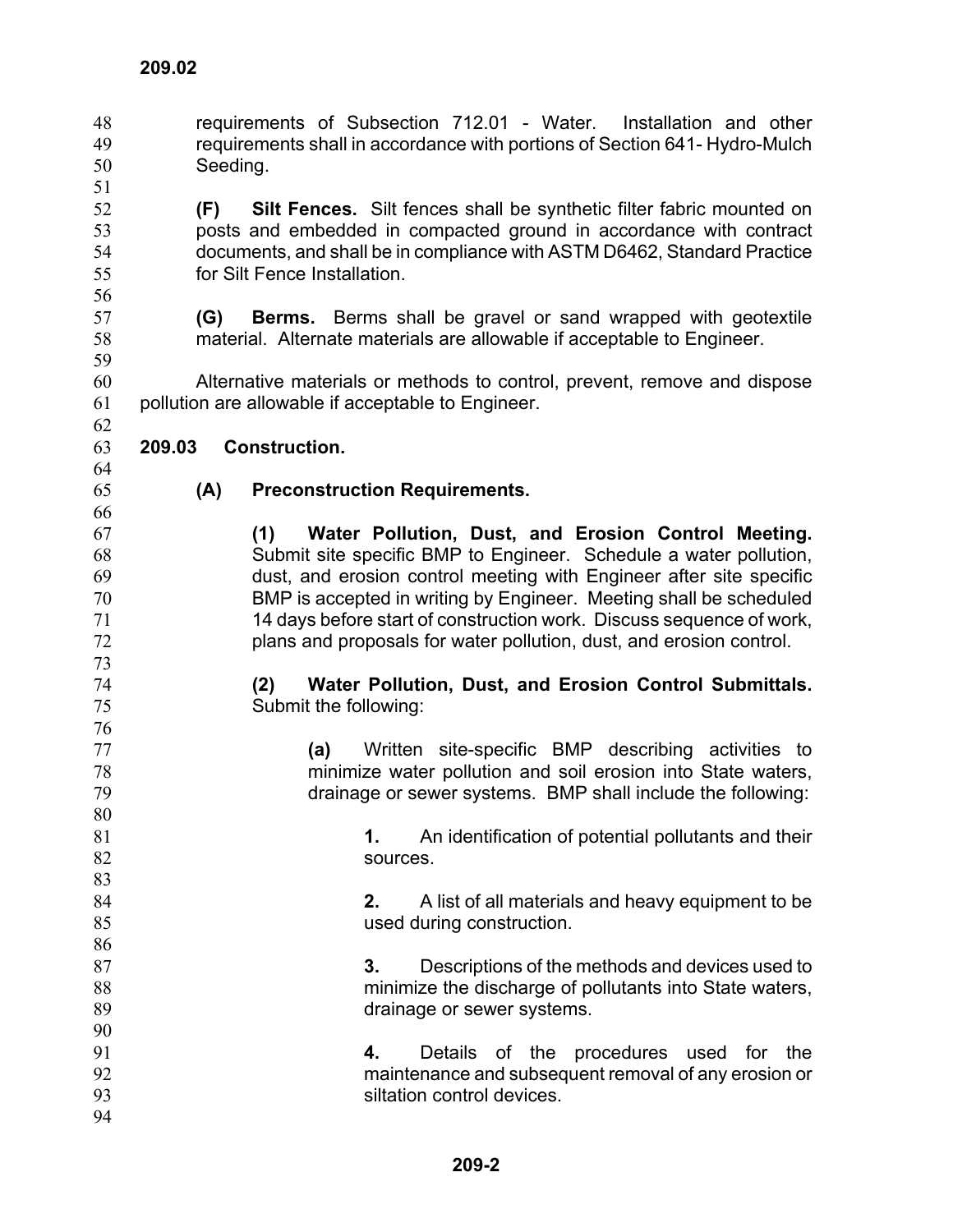| 95         |           | Methods of removing and disposing hazardous<br>5.                                     |
|------------|-----------|---------------------------------------------------------------------------------------|
| 96         |           | wastes encountered or generated during construction.                                  |
| 97         |           |                                                                                       |
| 98<br>99   |           | Methods of removing and disposing concrete and<br>6.                                  |
| 100        |           | asphalt pavement cutting slurry, concrete curing water,<br>and hydrodemolition water. |
| 101        |           |                                                                                       |
| 102        |           | 7.<br>Spill control.                                                                  |
| 103        |           |                                                                                       |
| 104        |           | 8.<br>Fugitive dust control, including dust from                                      |
| 105        |           | grinding, sweeping, or brooming off operations or                                     |
| 106        |           | combination thereof.                                                                  |
| 107        |           |                                                                                       |
| 108        |           | 9.<br>Methods of storing and handling of oils, paints                                 |
| 109        |           | and other products used for the project.                                              |
| 110        |           |                                                                                       |
| 111        |           | 10.<br>Material storage and handling areas, and other                                 |
| 112        |           | staging areas.                                                                        |
| 113        |           |                                                                                       |
| 114        |           | 11.<br>Concrete truck washouts.                                                       |
| 115        |           |                                                                                       |
| 116        |           | 12.<br>Concrete waste control.                                                        |
| 117        |           |                                                                                       |
| 118        |           | 13.<br>Fueling and maintenance of vehicles and other                                  |
| 119        |           | equipment.                                                                            |
| 120        |           |                                                                                       |
| 121        |           | Tracking of sediment offsite from project entries<br>14.                              |
| 122        |           | and exits.                                                                            |
| 123        |           |                                                                                       |
| 124        |           | 15.<br>Litter management.                                                             |
| 125        |           |                                                                                       |
| 126        |           | Toilet facilities.<br>16.                                                             |
| 127<br>128 |           | 17.<br>Other factors that may cause water pollution,                                  |
| 129        |           | dust and erosion control.                                                             |
| 130        |           |                                                                                       |
| 131        | (b)       | Provide plans indicating location of water pollution, dust                            |
| 132        |           | and erosion control devices; provide plans and details of BMPs                        |
| 133        |           | to be installed or utilized; show areas of soil disturbance in cut                    |
| 134        |           | and fill, indicate areas used for storage of aggregate (indicate                      |
| 135        |           | type of aggregate), asphalt cold mix, soil or waste, and show                         |
| 136        |           | areas where vegetative practices are to be implemented.                               |
| 137        |           | Indicate intended drainage pattern on plans. Include separate                         |
| 138        |           | drawing for each phase of construction that alters drainage                           |
| 139        | patterns. | Indicate approximate date when device will be                                         |
| 140        |           | installed and removed.                                                                |
| 141        |           |                                                                                       |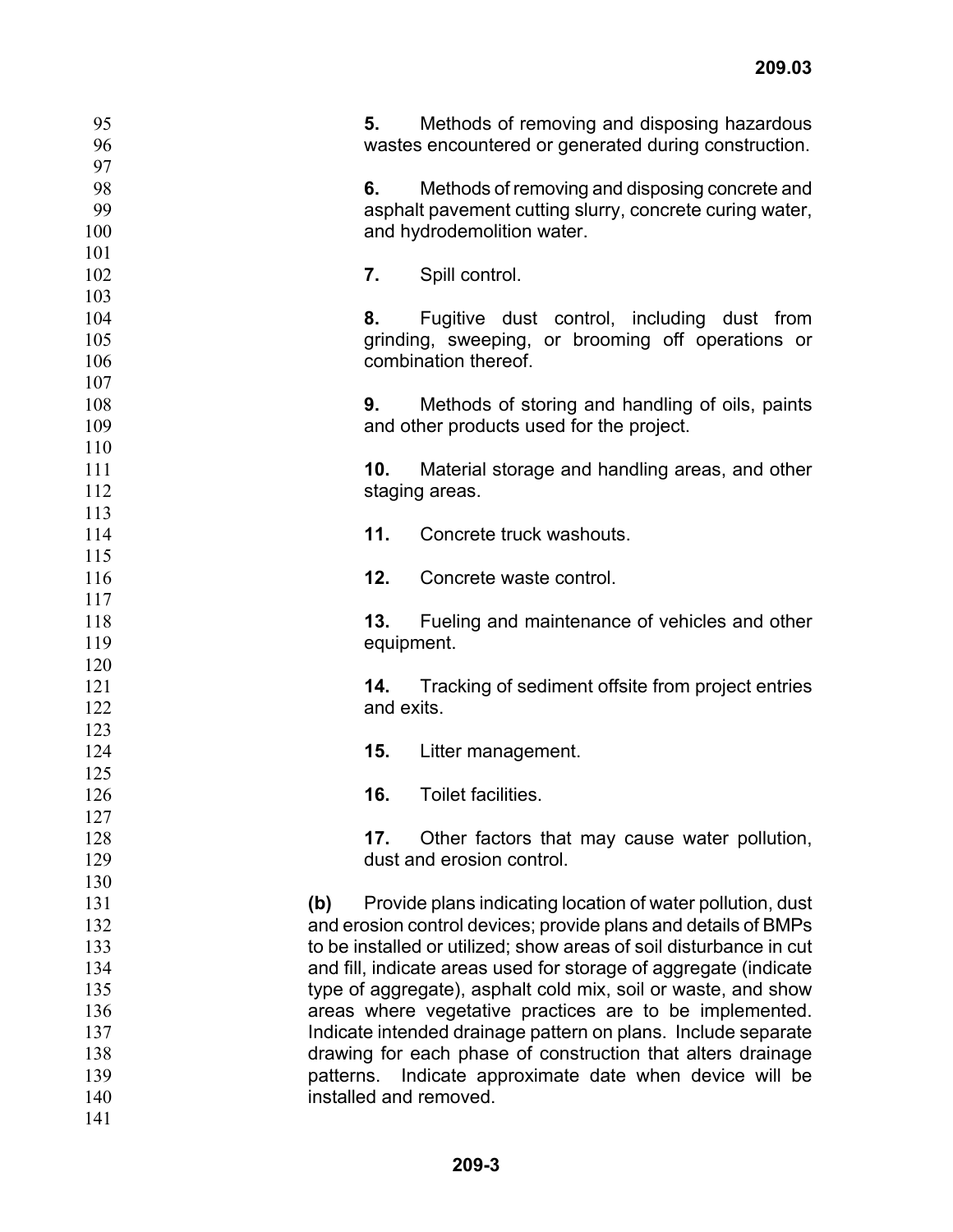| (c)<br>Construction schedule.<br>142                                                  |  |
|---------------------------------------------------------------------------------------|--|
| 143                                                                                   |  |
| 144<br>(d)<br>Name(s) of specific individual(s) designated responsible                |  |
| for water pollution, dust, and erosion controls on the project<br>145                 |  |
| site. Include home and business telephone numbers, fax<br>146                         |  |
| 147<br>numbers, and e-mail addresses.                                                 |  |
| 148                                                                                   |  |
| 149<br>Description of fill material to be used.<br>(e)                                |  |
| 150                                                                                   |  |
| 151<br>Date and sign BMP. Keep accepted copy on site                                  |  |
| throughout duration of the project. Revisions to the BMP shall<br>152                 |  |
| 153<br>be included with original BMP. Modify contract documents to                    |  |
| conform to revisions. Include actual date of installation and<br>154                  |  |
| 155<br>removal of BMP. Obtain written acceptance by Engineer                          |  |
| 156<br>before revising BMP.                                                           |  |
| 157                                                                                   |  |
| 158<br>Follow guidelines in the "Best Management Practices"                           |  |
| 159<br>Manual for Construction Sites in Honolulu", in developing,                     |  |
| installing, and maintaining BMPs for all projects. Follow<br>160                      |  |
| Honolulu's City and County "Rules for Soil Erosion Standards<br>161                   |  |
| and Guidelines" for all projects on Oahu. Use respective Soil<br>162                  |  |
| 163<br>Erosion Guidelines for Maui, Kauai and Hawaii projects.                        |  |
| 164                                                                                   |  |
| 165<br><b>Construction Requirements.</b> Do not begin work until submittals<br>(B)    |  |
| detailed in Subsection 209.03(A)(2) - Water Pollution, Dust, and Erosion<br>166       |  |
| Control Submittals are completed and accepted in writing by Engineer.<br>167          |  |
| 168                                                                                   |  |
| 169<br>Install, maintain, monitor, repair and replace site-specific BMP               |  |
| measures, such as for water pollution, dust and erosion control; installation,<br>170 |  |
| monitoring, and operation of hydrotesting activities; removal and disposal of<br>171  |  |
| hazardous waste indicated on plans, concrete cutting slurry, concrete curing<br>172   |  |
| water; or hydrodemolition water.<br>173                                               |  |
| 174                                                                                   |  |
| 175<br>Furnish, install rain gage in a secure location for projects that require      |  |
| NPDES permit from the Department of Health prior to field work including<br>176       |  |
| installation of site-specific BMP. Provide rain gage with a tolerance of at<br>177    |  |
|                                                                                       |  |
|                                                                                       |  |
| least 0.05 inches of rainfall, and an opening of at least 1-inch diameter.<br>178     |  |
| Install rain gage on project site in an area that will not deter rainfall from<br>179 |  |
| 180<br>entering the gate opening. Maintain rain gage and replace rain gage that is    |  |
| stolen, does not function properly or accurately, is worn out, or needs to be<br>181  |  |
| relocated. Do not begin field work until rain gauge is installed and site<br>182      |  |
| 183<br>specific BMPs are in place. Do not begin field work until rain gauge is        |  |
| 184<br>installed and site specific BMPs are in place.                                 |  |
| 185                                                                                   |  |
| 186<br>Address all comments received from Engineer.<br>187                            |  |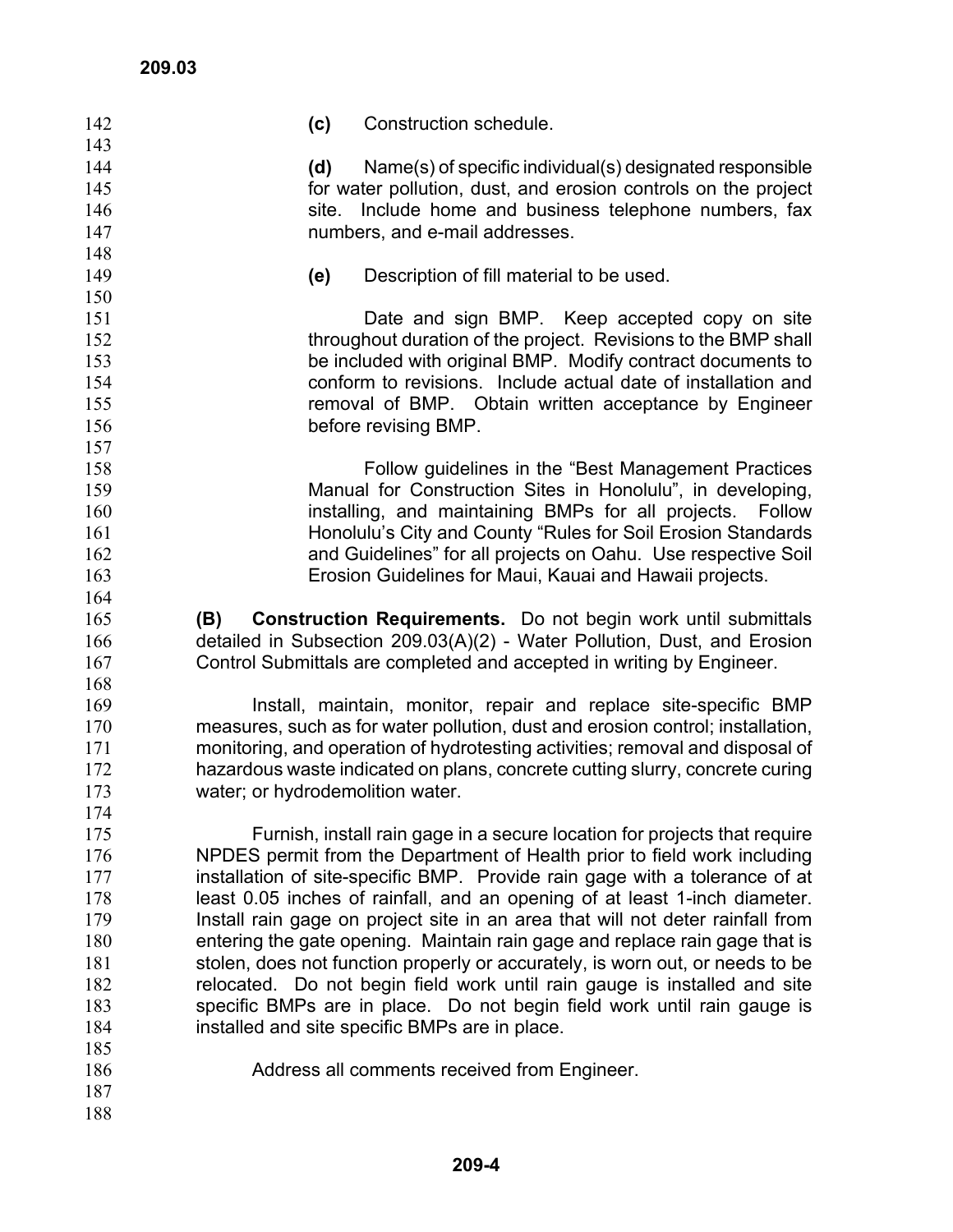Modify and resubmit plans and construction schedules to correct conditions that develop during construction which were unforeseen during the design and pre-construction stages. 188 189 190

219

- Coordinate temporary control provisions with permanent control features throughout the construction and post-construction period.
- Limit maximum surface area of earth material exposed at any time to 300,000 square feet. Do not expose or disturb surface area of earth material (including clearing and grubbing) until BMP measures are installed and accepted in writing by Engineer. Protect temporarily or permanently disturbed soil surface from rainfall impact, runoff and wind before end of workday.
- Protect exposed or disturbed surface area with mulches, grass seeds or hydromulch. Spray mulches at a rate of 2,000 pounds per acre. Add tackifier to mix at a rate of 85 pounds per acre. Apply grass seeds at a rate of 125 pounds per acre. For hydromulch use the ingredients and rates required for mulches and grass seeds.
	- Apply fertilizer to mulches, grass seed or hydromulch at a rate of 450 pounds per acre. Apply an additional 250 pounds per acre every 90 calendar days.
	- Install velocity dissipation measures when exposing erodible surfaces greater than 15 feet in height.
- 215 216 217 218 BMP measures shall be in place and operational (such as shaping the earthwork to control and directing the runoff) at the end of workday. Shaping earthwork may include constructing earth berms along the top edges of embankments if acceptable to Engineer.
- 220 221 222 223 224 225 Install and maintain either or both stabilized construction entrances and wheel washes to minimize tracking of dirt and mud onto roadways. Restrict traffic to stabilized construction areas only. Clean dirt, mud, or other material tracked onto the road immediately. Modify stabilized construction entrances to prevent mud from being tracked onto road. Stabilize entire access roads if necessary.
	- Chemicals may be used as soil stabilizers for either or both erosion and dust control if acceptable to Engineer.
- 230 231 232 233 Provide temporary slope drains of rigid or flexible conduits to carry runoff from cuts and embankments. Provide portable flume at the entrance. Shorten or extend temporary slope drains to ensure proper function.
- 234 235 Protect ditches, channels, and other drainageways leading away from cuts and fills at all times by either: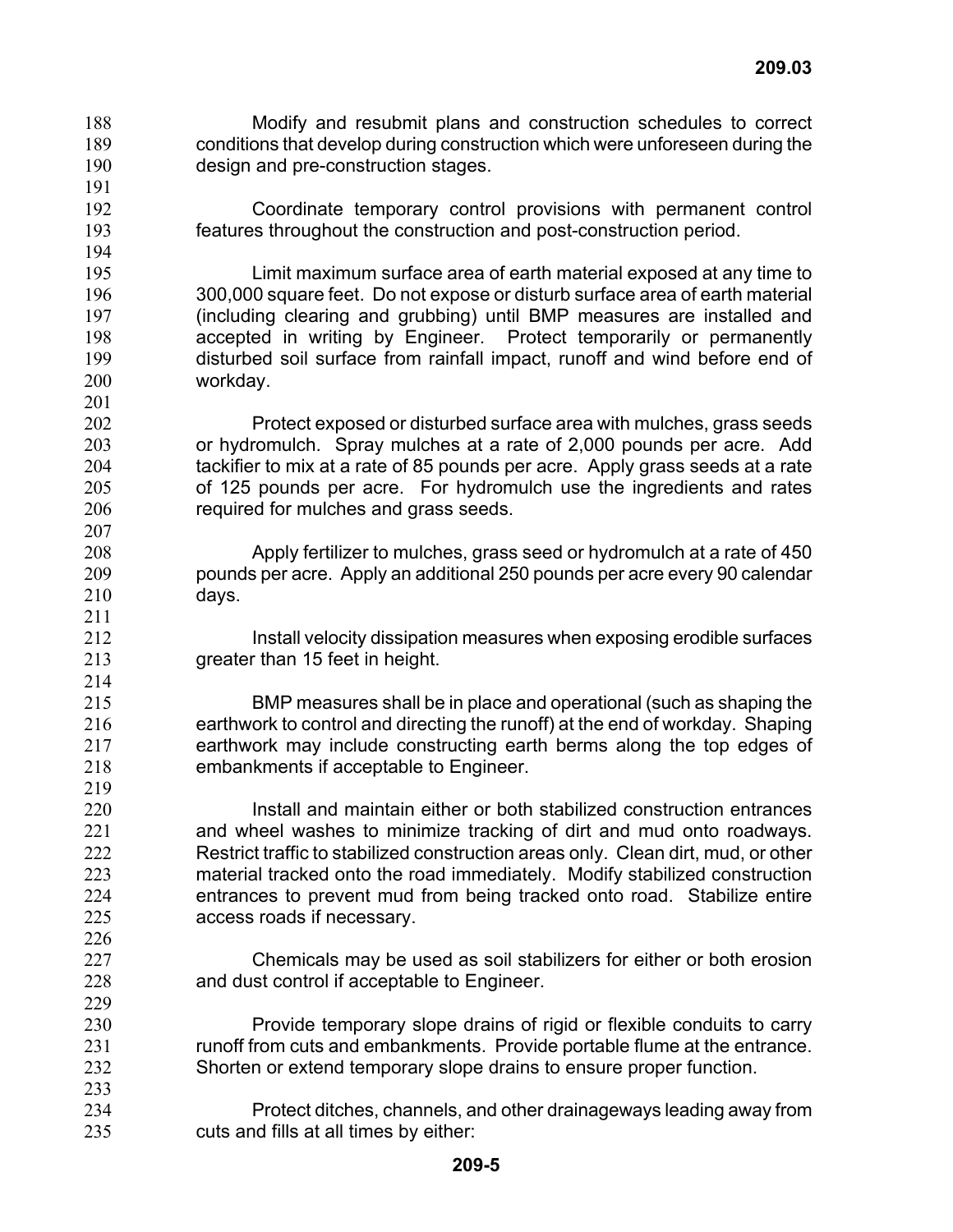| 236 |                                                                               |  |
|-----|-------------------------------------------------------------------------------|--|
| 237 | Hydro-mulching the lower region of embankments in the<br>(1)                  |  |
| 238 | immediate area.                                                               |  |
| 239 |                                                                               |  |
| 240 | Placing an 8- to 15-inch layer of excavated rock, if available on-<br>(2)     |  |
| 241 | site, without reducing the cross section of the drainageway. Rocks            |  |
| 242 | shall be less than four inches in diameter.                                   |  |
| 243 |                                                                               |  |
| 244 | (3)<br>Installing check dams and salutation control devices.                  |  |
| 245 |                                                                               |  |
| 246 | (4)<br>Other methods acceptable to Engineer.                                  |  |
| 247 |                                                                               |  |
| 248 | Provide for controlled discharge of waters impounded, directed, or            |  |
| 249 | controlled by project activities or erosion control measures.                 |  |
| 250 |                                                                               |  |
| 251 | Cover exposed surface of materials completely with tarpaulin or similar       |  |
| 252 | device when transporting aggregate, soil, excavated material or material that |  |
| 253 | may be source of fugitive dust.                                               |  |
| 254 |                                                                               |  |
| 255 | Cleanup and remove any pollutant that can be attributed to Contractor.        |  |
| 256 |                                                                               |  |
| 257 | Install or modify BMP measures due to change in Contractor's means            |  |
| 258 | and methods, or for omitted condition that should have been allowed for in    |  |
| 259 | the accepted site specific BMP or a BMP that replaces an accepted site        |  |
| 260 | specific BMP that is not satisfactorily performing.                           |  |
| 261 |                                                                               |  |
| 262 | Properly maintain all BMP features. Inspect, prepare a written report,        |  |
| 263 | and make repairs to BMP measures at following intervals:                      |  |
| 264 |                                                                               |  |
| 265 | (1)<br>Weekly during dry periods.                                             |  |
| 266 |                                                                               |  |
| 267 | (2)<br>Within 24 hours of any rainfall of 0.5 inch or greater which           |  |
| 268 | occurs in a 24-hour period.                                                   |  |
| 269 |                                                                               |  |
| 270 | Daily during periods of prolonged rainfall.<br>(3)                            |  |
| 271 |                                                                               |  |
| 272 | When existing erosion control measures are damaged or not<br>(4)              |  |
| 273 | operating properly as required by site specific BMP.                          |  |
| 274 |                                                                               |  |
| 275 | Remove, destroy, replace or relocate any BMP that must be removed,            |  |
| 276 | destroyed, replaced or relocated due to potential or actual flooding, or      |  |
| 277 | potential danger or damage to project or public.                              |  |
| 278 |                                                                               |  |
| 279 |                                                                               |  |
|     |                                                                               |  |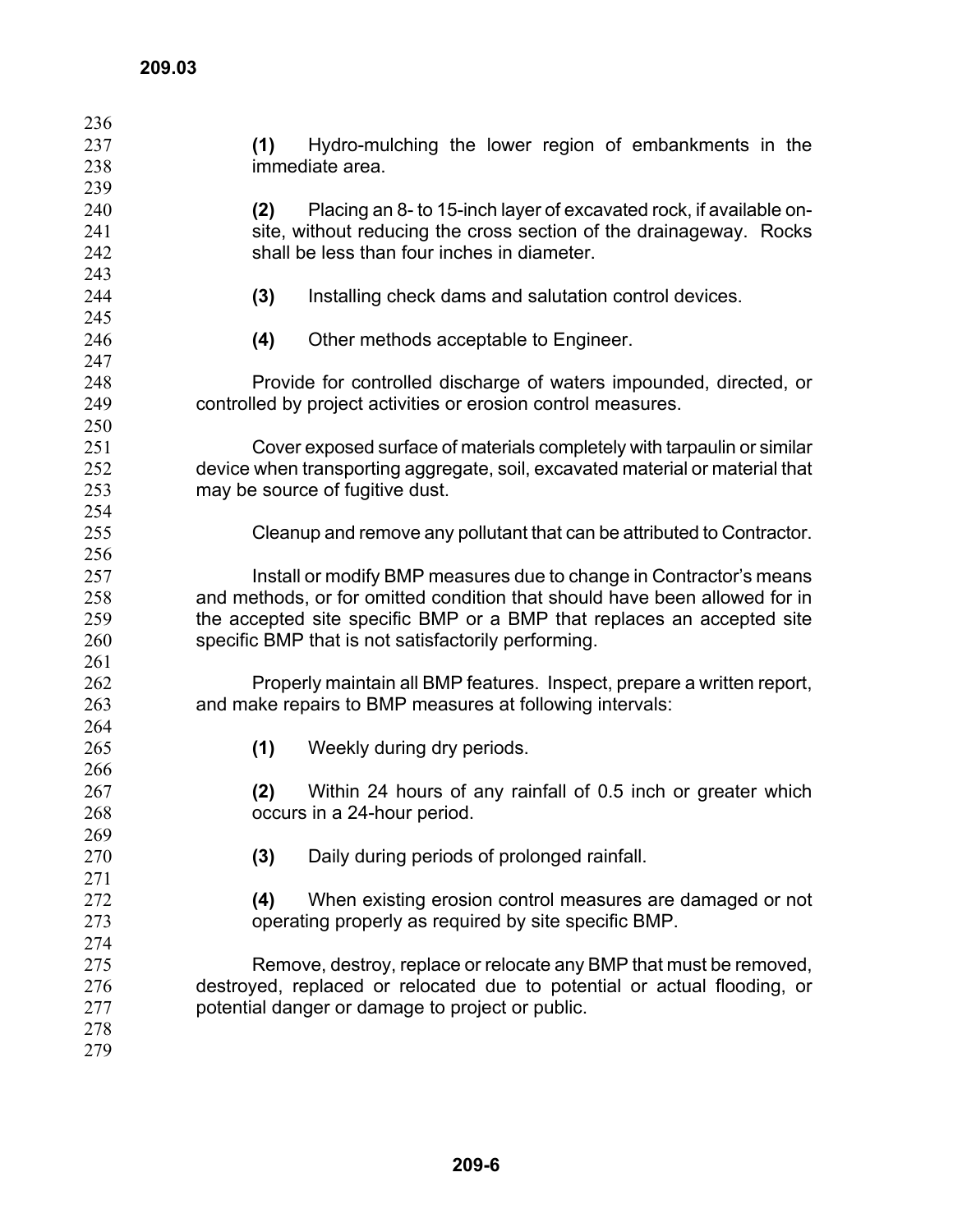Maintain records of inspections of BMP work. Keep continuous records for duration of the project. Submit weekly copy of records to Engineer. 279 280 281

307

313

318

In addition to weekly reports, submit to Engineer all amounts spent initializing and maintaining BMP during previous week. Amount spent includes, but is not limited to: purchases of erosion control material, construction of storage areas, and installation of water pollution, erosion and dust control measures. Submit report weekly along with site inspection report.

Protect finished and previously seeded areas from damage and from spillover materials placed in upper lifts of embankment.

293 294 295 296 297 298 299 300 301 302 303 304 305 306 The Contractor's designated representative specified in Subsection 209.03(A)(2)(d) shall address any BMP concerns brought up by Engineer within 24 hours of notification, including weekends and holidays. Failure to satisfactorily address these concerns, Engineer reserves the right to employ outside assistance or use Engineer's own labor forces to provide necessary corrective measures. Engineer will charge Contractor such incurred costs plus any associated project engineering costs. Engineer will make appropriate deductions from Contractor's monthly progress estimate. Failure to apply BMP measures shall result in either or both the establishment and increase in the amount of retainage due to unsatisfactory progress or withholding of monthly progress payment. Continued failure to apply BMP measures may result in one or more of the following: assessment of liquidated damages, suspension, or cancellation of Contract with Contractor being fully responsible for all additional costs incurred by State.

308 309 310 311 312 **(C) Hydrotesting Activities.** If work includes removing, relocation or installing waterlines, and Contractor elects to flush waterline or discharge hydrotesting effluent into State waters or drainage systems, obtain an NPDES Hydrotesting Waters Permit from Department of Health, Clean Water Branch (DOH-CWB).

314 315 316 317 Do not begin hydrotesting activities until the DOH-CWB has issued a Notice of General Permit Coverage (NGPC). Hydrotesting operations shall be in accordance with conditions in NGPC. Submit a copy of the NPDES Hydrotesting Waters Application and Permit to Engineer.

319 320 321 322 323 **(D) Dewatering Activities.** If excavation of backfilling operations require dewatering, and Contractor elects to discharge dewatering effluent into State waters or existing drainage systems, obtain NPDES General Permit Coverage authorizing discharges associated with construction activity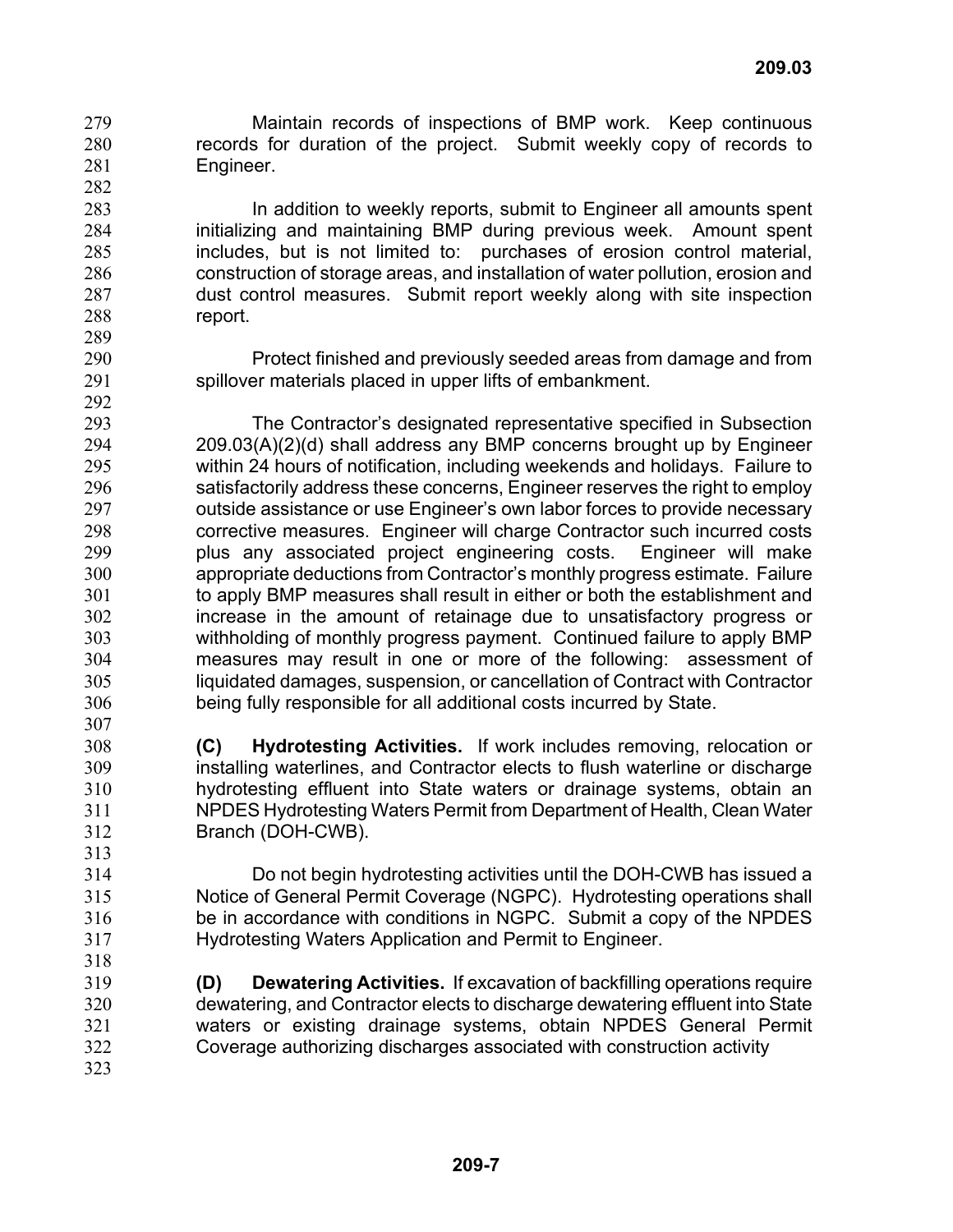dewatering from Department of Health, Clean Water Branch (DOH-CWB). If permit is required, prepare and submit permit application (CWB-NOI Form G) to DOH-CWB. 323 324 325 326 327 328 329 330 331 332 333 334 335 336 337 338 339 340 341 342 343 344 345 346 347 348 349 350 351 352 353 354 355 356 357 358 359 360 361 362 363 364 365 366 367 368 369 Do not begin dewatering activities until DOH-CWB has issued Notice of General Permit Coverage (NGPC). Conduct dewatering operations in accordance with conditions in NGPC. Submit copy of NPDES Hydrotesting Waters Application and Permit to Engineer. **209.04 Measurement. (A)** Installation, maintenance, monitoring, and removal of BMP will be paid on a lump sum basis. Measurement for payment will not apply. **(B)** Engineer will only measure additional water pollution, dust and erosion control required and requested by Engineer on a force account basis in accordance with Subsection 109.06 – Force Account Provisions and Compensation. **209.05 Payment.** Engineer will pay for accepted pay items listed below at contract price per pay unit, as shown in the proposal schedule. Payment will be full compensation for work prescribed in this section and contract documents. Engineer will pay for each of the following pay items when included in proposal schedule: **Pay Item Contract Contract Contract Contract Contract Contract Contract Contract Contract Contract Contract Contract Contract Contract Contract Contract Contract Contract Contract Contract Contract Contract Contract Contr** Installation, Maintenance, Monitoring, and Removal of BMP Lump Sum Additional Water Pollution, Dust, and Erosion Control Force Account An estimated amount for force account is allocated in proposal schedule under 'Additional Water Pollution, Dust, and Erosion Control', but actual amount to be paid will be the sum shown on accepted force account records, whether this sum be more or less than estimated amount allocated in proposal schedule. Engineer will pay for BMP measures requested by Engineer that are beyond scope of accepted site specific BMP and for litter management due to rubbish created by the public on a force account basis. No progress payment will be authorized until Engineer accepts in writing sitespecific BMP or when Contractor fails to maintain project site in accordance with accepted BMP. For all citations or fines received by the Department for non-compliance with Notice of General Permit Coverage (NGPC), the Contractor shall reimburse State